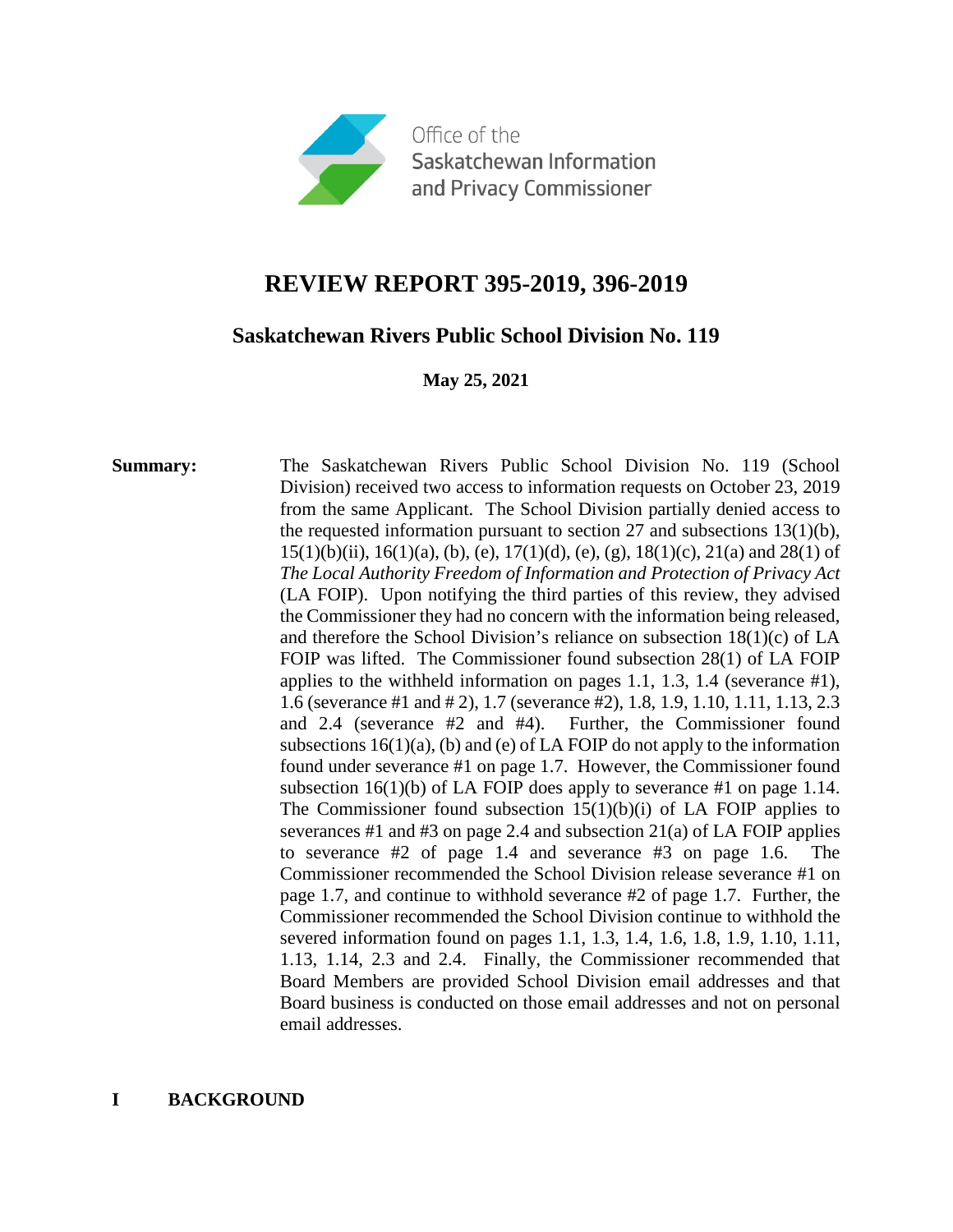[1] The Applicant submitted the following two access to information requests to the Saskatchewan Rivers Public School Division No. 119 (School Division) on October 23, 2019:

> **Request 1**: Please provide any emails, memoranda, or other correspondence related to meetings with Premier Scott Moe. Please provide records created since April 1, 2019.

> **Request 2**: Please provide all minutes, notes, and agendas from meetings between Saskatchewan Rivers Public School Division and Premier Scott Moe. Please provide records created between April 1, 2019 and August 30, 2019.

- [2] By letter dated November 20, 2019, the School Division notified the Applicant that the response time was being extended an additional 30 days for Request 1. The School Division responded to Request 1 by letter dated December 13, 2019. In its response, the School Division advised the Applicant that some of the requested information was denied pursuant to section 27 and subsections  $13(1)(b)$ ,  $15(1)(b)(ii)$ ,  $16(1)(a)$ ,  $(b)$ ,  $(e)$ ,  $17(1)(d)$ , (e), (g), 18(1)(c), 21(a) and 28(1) of *The Local Authority Freedom of Information and Protection of Privacy Act* (LA FOIP).
- [3] By letter dated November 20, 2019, the School Division notified the Applicant that the response time was being extended an additional 30 days for Request 2. The School Division responded to Request 2 by letter dated December 13, 2019. In its response, the School Division advised the Applicant that some of the requested information was denied pursuant to subsections  $13(1)(b)$ ,  $15(1)(b)(i)$ ,  $(b)(ii)$ ,  $17(1)(d)$ ,  $(e)$ ,  $(g)$ ,  $18(1)(c)$  and  $28(1)$ of LA FOIP.
- [4] By separate letters dated December 16, 2019, the Applicant requested a review of the School Division's use of the exemptions for Request 1 and 2. By emails of January 14, 2021, my office notified the Applicant and the School Division of our intention to undertake the reviews and invited both parties to make submissions.
- [5] By email dated January 20, 2020, the School Division advised the Applicant and my office that it was dropping reliance of subsection  $18(1)(c)$  of LA FOIP for Request 2. It further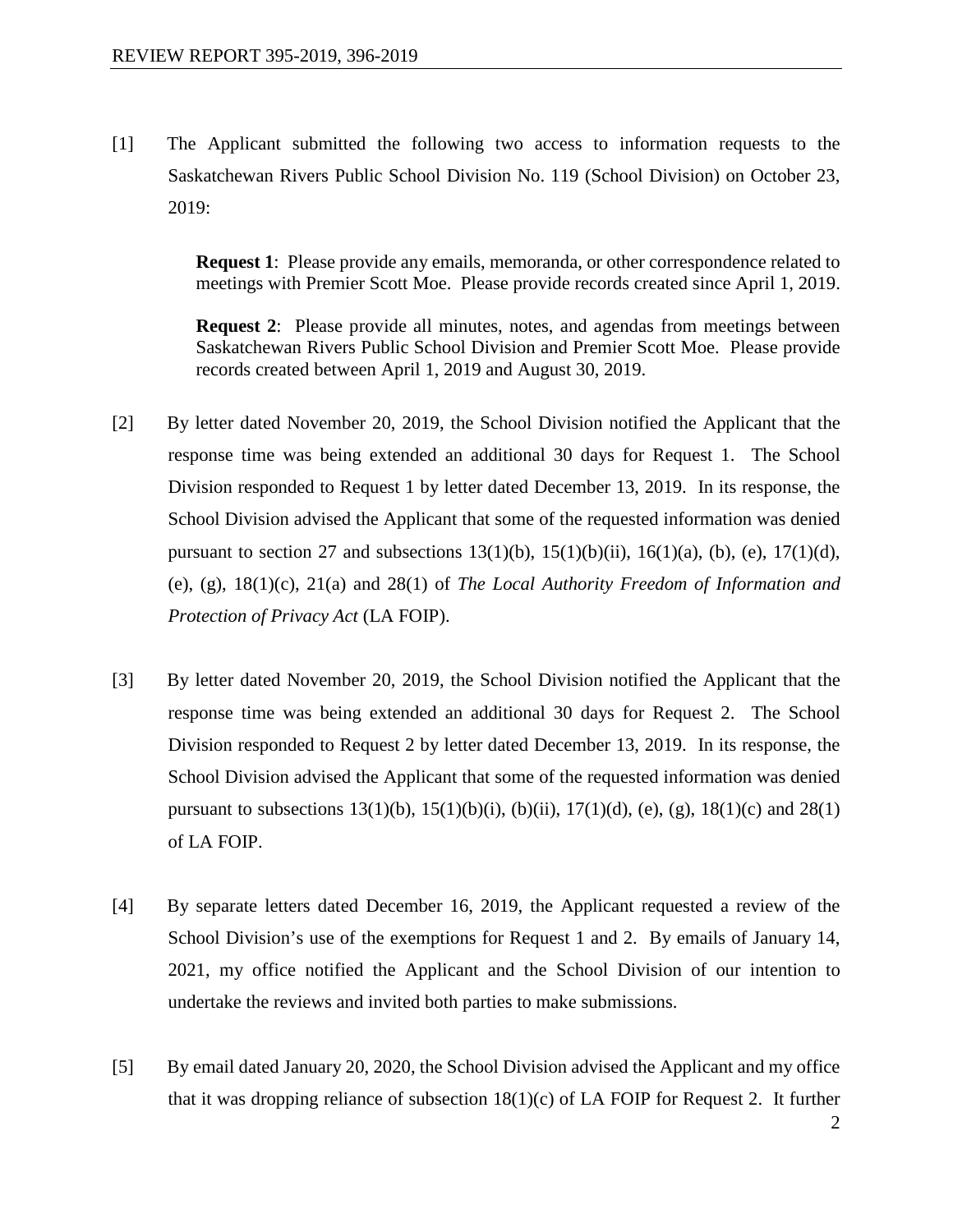advised the Applicant and my office that no additional records would be released as a result of the removal of its reliance on subsection  $18(1)(c)$  of LA FOIP, as it was relying on other exemptions that it applied to the same information.

- [6] The School Division identified two third parties for Request 1. My office notified each third party of this review on February 5, 2020 and invited each to make a submission in regards to subsection 18(1)(c) of LA FOIP which was claimed by the School Division.
- [7] In their responses, each third party advised my office they had no concerns with the release of the information the school division identified as third party information. Therefore, the School Division lifted its reliance on subsection  $18(1)(c)$  of LA FOIP for Request 1. However, the School Division advised my office and the Applicant that no additional records would be released as it was relying on other exemptions it applied to the same information.

# **II RECORDS AT ISSUE**

- [8] The portions of records at issue for Request 1 totals 12 pages and the portions of records at issue for Request 2 totals 2 pages. I will refer to the pages for Request 1 as 1.1, 1.3 – 1.11, 1.13 and 1.14 and the pages for request 2 as 2.3 and 2.4.
- [9] There are 14 pages subject to this review where the School Division has partially withheld portions from the Applicant pursuant to section 27 and subsections  $13(1)(b)$ ,  $15(1)(b)(i)$ , (b)(ii),  $16(1)(a)$ , (b), (e),  $17(1)(d)$ , (e), (g),  $21(a)$  and  $28(1)$  of LA FOIP.

# **III DISCUSSION OF THE ISSUES**

**1. Do I have jurisdiction?**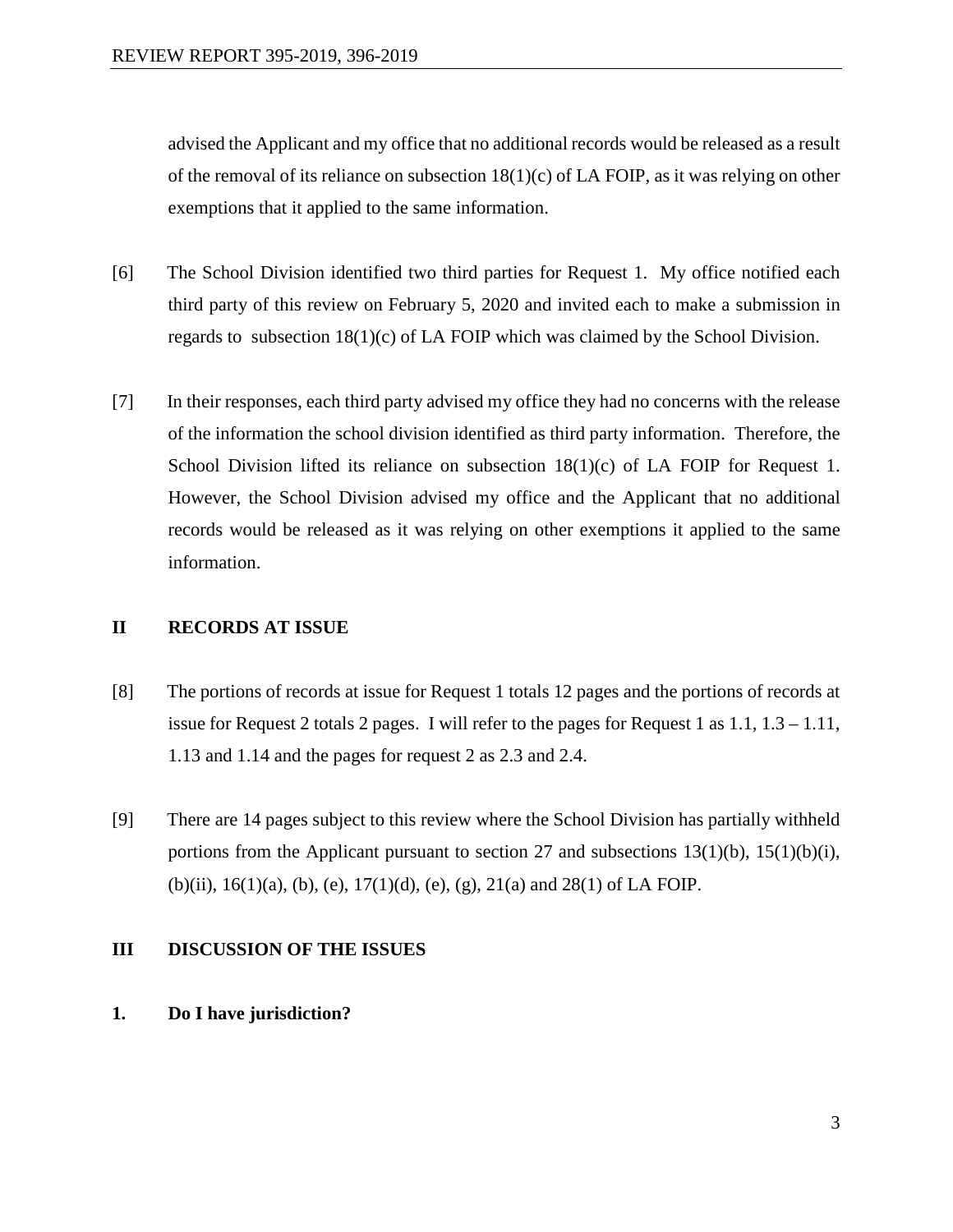[10] The School Division qualifies as a "local authority" pursuant to subsection 2(f)(viii) of LA FOIP. Therefore, I have jurisdiction to review this matter.

## **2. Does subsection 28(1) of LA FOIP apply to the record?**

- [11] The School Division has severed portions of information found in pages 1.1, 1.3, 1.6, 1.8, 1.9, 1.10, 1.11, 2.3 and 2.4 pursuant to section 27 and subsection 28(1) of LA FOIP.
- [12] The School Division has not raised subsection 28(1) of LA FOIP for severance #1 on page 1.4, severance #2 on page 1.7, and severance #1 on page 1.13, however, it has raised other exemptions to withhold this information. It is mandatory that a local authority not disclose personal information pursuant to subsection 28(1) of LA FOIP unless a specific, prescribed circumstance exists. Therefore, upon reviewing these pages my office noted that this information may constitute personal information, I will consider if subsection 28(1) of LA FOIP applies to that information.
- [13] Section 27 of LA FOIP provides:

**27** No local authority shall **use** personal information in its possession or under its control without the consent, given in the prescribed manner, of the individual to whom the information relates….

[Emphasis added]

[14] As outlined in my office's dictionary (https://oipc.sk.ca/resources/dictionary/) "use" includes reference to or manipulation of personal information by the local authority that has possession or control of the information, but does not include disclosure to another person or local authority. When responding to an access to information request, a local authority is disclosing information, not using it. Further, it is not an exemption under which a local authority can rely on to withhold information from an applicant. Therefore, section 27 of LA FOIP is not applicable for the purposes of this review.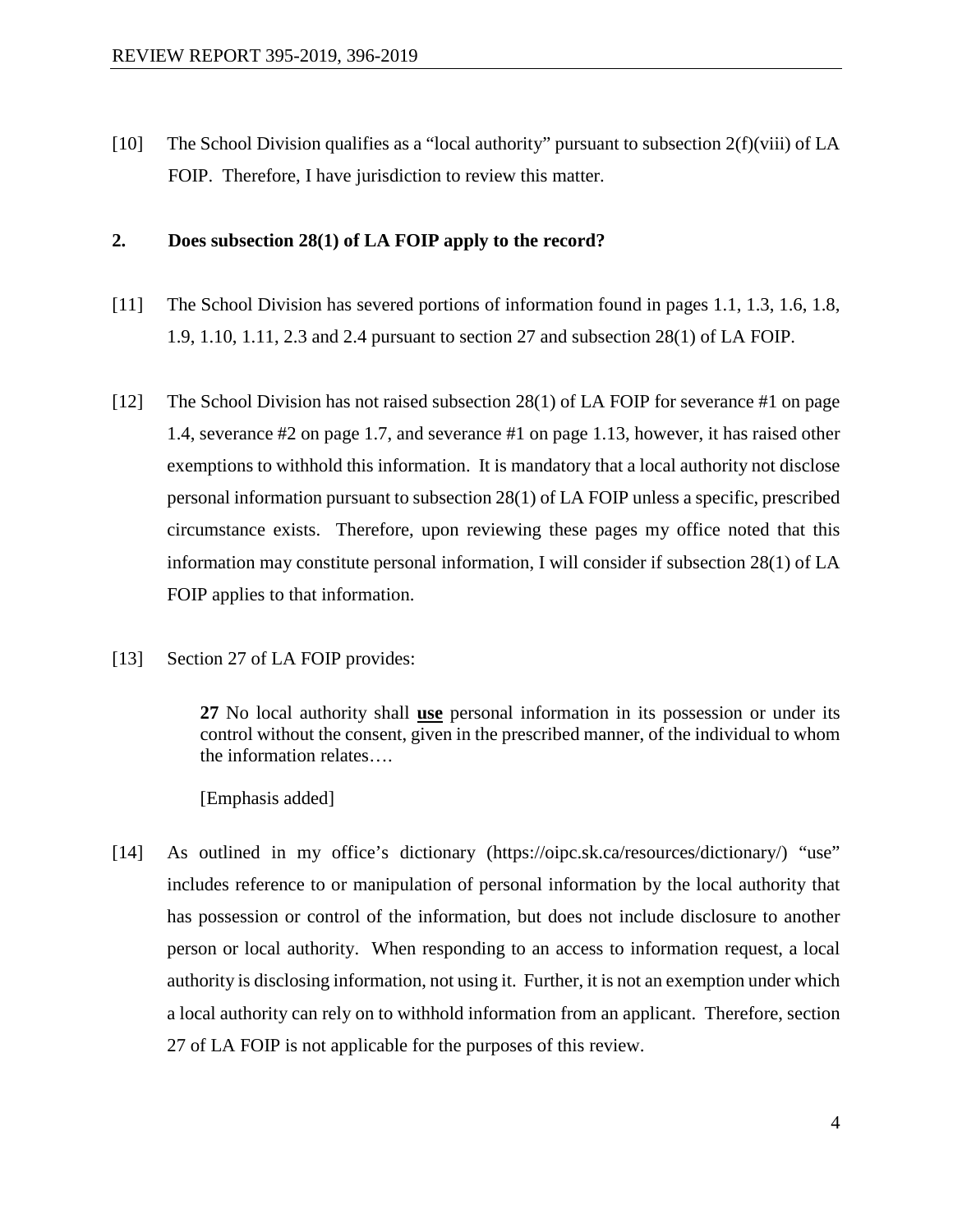### [15] Subsection 28(1) of LA FOIP provides:

**28**(1) No local authority shall disclose personal information in its possession or under its control without the consent, given in the prescribed manner, of the individual to whom the information relates except in accordance with this section or section 29.

[16] Subsection 23(1) of LA FOIP provides a list of types of information that may qualify as personal information, however, the list is not exhaustive. In order to qualify as personal information, the information must relate to an identifiable individual and the information must be personal in nature. Subsection 23(1) of LA FOIP provides:

> **23**(1) Subject to subsections (1.1) and (2), "personal information" means personal information about an identifiable individual that is recorded in any form, and includes:

(a) information that relates to the race, creed, religion, colour, sex, sexual orientation, family status or marital status, disability, age, nationality, ancestry or place of origin of the individual;

(b) information that relates to the education or the criminal or employment history of the individual or information relating to financial transactions in which the individual has been involved;

(c) information that relates to health care that has been received by the individual or to the health history of the individual;

(d) any identifying number, symbol or other particular assigned to the individual;

(e) the home or business address, home or business telephone number, fingerprints or blood type of the individual;

(f) the personal opinions or views of the individual except where they are about another individual;

(g) correspondence sent to a local authority by the individual that is implicitly or explicitly of a private or confidential nature, and replies to the correspondence that would reveal the content of the original correspondence, except where the correspondence contains the views or opinions of the individual with respect to another individual;

(h) the views or opinions of another individual with respect to the individual;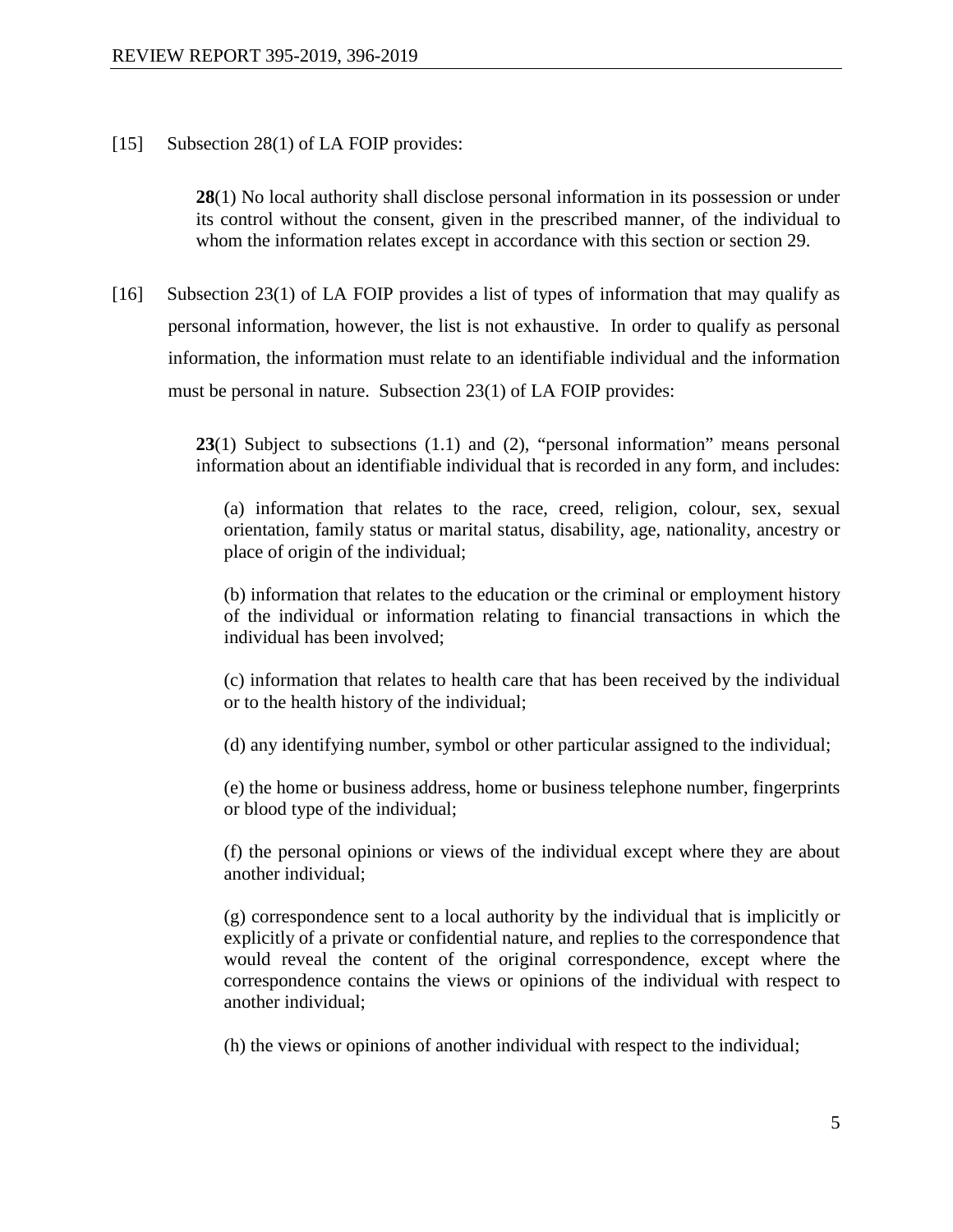(i) information that was obtained on a tax return or gathered for the purpose of collecting a tax;

(j) information that describes an individual's finances, assets, liabilities, net worth, bank balance, financial history or activities or credit worthiness; or

- (k) the name of the individual where:
	- (i) it appears with other personal information that relates to the individual; or

(ii) the disclosure of the name itself would reveal personal information about the individual.

[17] The information that has been withheld and marked severance #1 on pages 1.1, 1.3, 1.6, and part of severance #1 on page 1.8 is the personal email addresses and telephone numbers of the Board of Education [Board] members. I have commented on the use of personal email addresses in several past reports. In Review Report 184-2016 (Global Transportation Hub Authority (GTH)), I commented on this practice in paragraphs [16] to [19]:

> [16] In its submission, GTH asserted that the email addresses were the personal email addresses of some GTH board members. Further, the board members were not employees of GTH but act in an advisory capacity for the benefit of GTH. In addition, GTH asserted that the board members do not have GTH email accounts and in many cases have used personal email accounts for their communications.

> [17] Questions about security and records management arise if and when government– related activities are done using personal email accounts. It is clear from the record in this case that sensitive GTH information was sent to board members at their personal email addresses. I strongly encourage GTH to reconsider this practice. Using the Government of Saskatchewan email system that is supported by the Ministry of Central Services (Central Services) to do government-related activities is recommended. Central Services has the mandate, resources, and expertise to support and manage the Government of Saskatchewan email system, including ensuring the security of email accounts. The public can also be reassured that Central Services' practices are adequate through audits conducted by the Provincial Auditor.

> [18] On the issue of whether the personal email addresses of the board members are personal information, in Review Report 157-2016, I found that the personal email addresses of the GTH board members qualified as personal information pursuant to subsections  $24(1)(e)$  and (k) of FOIP. Subsections  $24(1)(e)$  and (k) of FOIP provide as follows: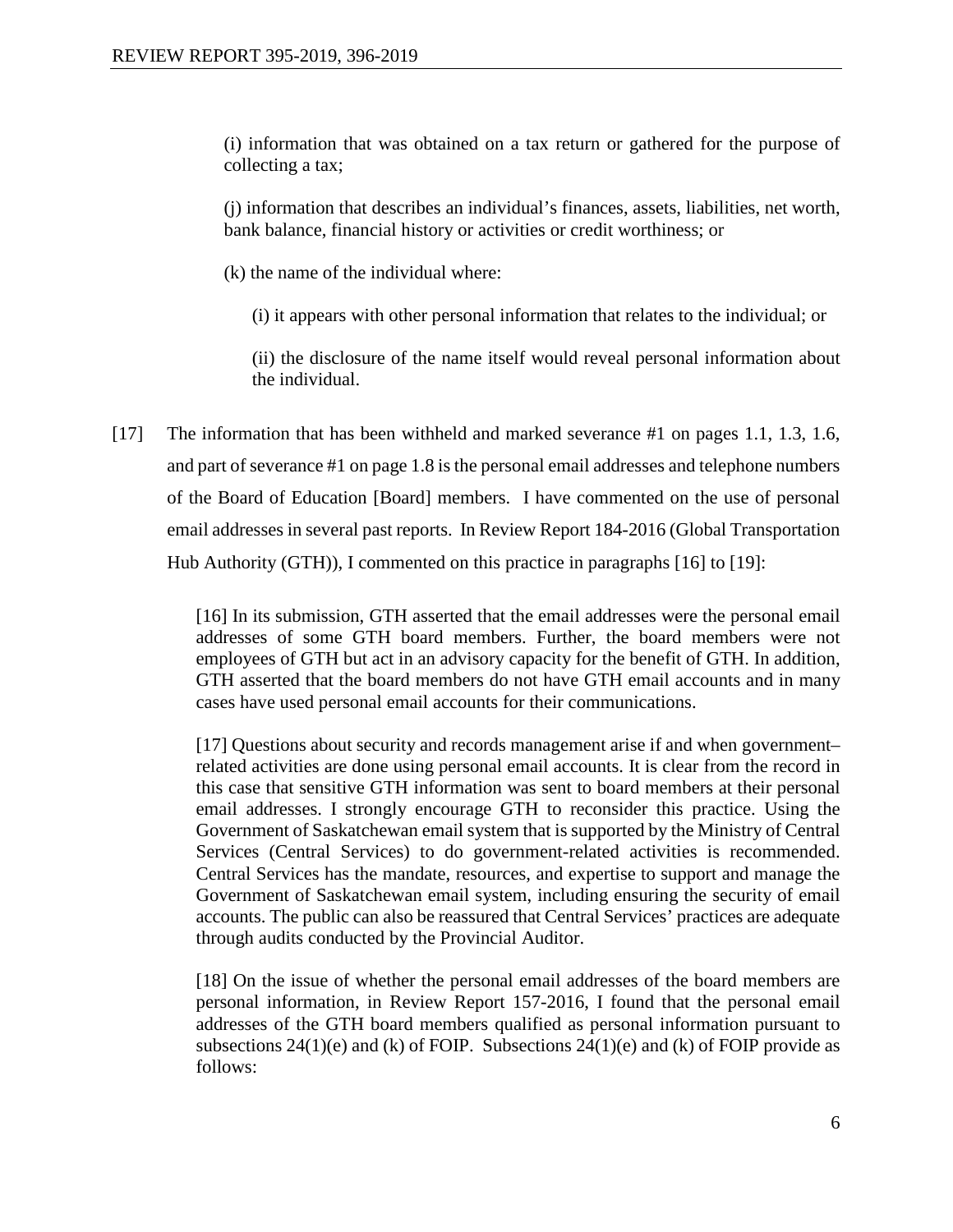24(1) Subject to subsections (1.1) and (2), "personal information" means personal information about an identifiable individual that is recorded in any form, and includes:

… (e) the home or business address, home or business telephone number or fingerprints of the individual;

… (k) the name of the individual where: (i) it appears with other personal information that relates to the individual; or (ii) the disclosure of the name itself would reveal personal information about the individual.

[19] As the information constitutes personal information and there is no apparent consent from the board members to release it, I find that subsection 29(1) of FOIP was appropriately applied by GTH. I recommend GTH continue to withhold the personal email addresses of the board members. See Appendix A for details of where I have found subsection 29(1) of FOIP applies.

- [18] As in the above case, going forward best practices would suggest that the School Division Board Members should be provided a School Division email address and Board business should be conducted through the School Division emails and not through personal email accounts. However, the personal email addresses and telephone numbers do qualify as personal information as it relates to an identifiable individual and the information being withheld is personal in nature.
- [19] A portion of the information that has been withheld under severance #1 on 1.8 and 1.9 is information about an identifiable individual and is personal in nature. This information relates to the health of the recipient of the email and it is not related to the duties as a board member. This qualifies as personal information pursuant to subsection 23(1)(c) of LA FOIP, which provides:

**23**(1) Subject to subsections (1.1) and (2), "personal information" means personal information about an identifiable individual that is recorded in any form, and includes:

… (c) information that relates to health care that has been received by the individual or to the health history of the individual;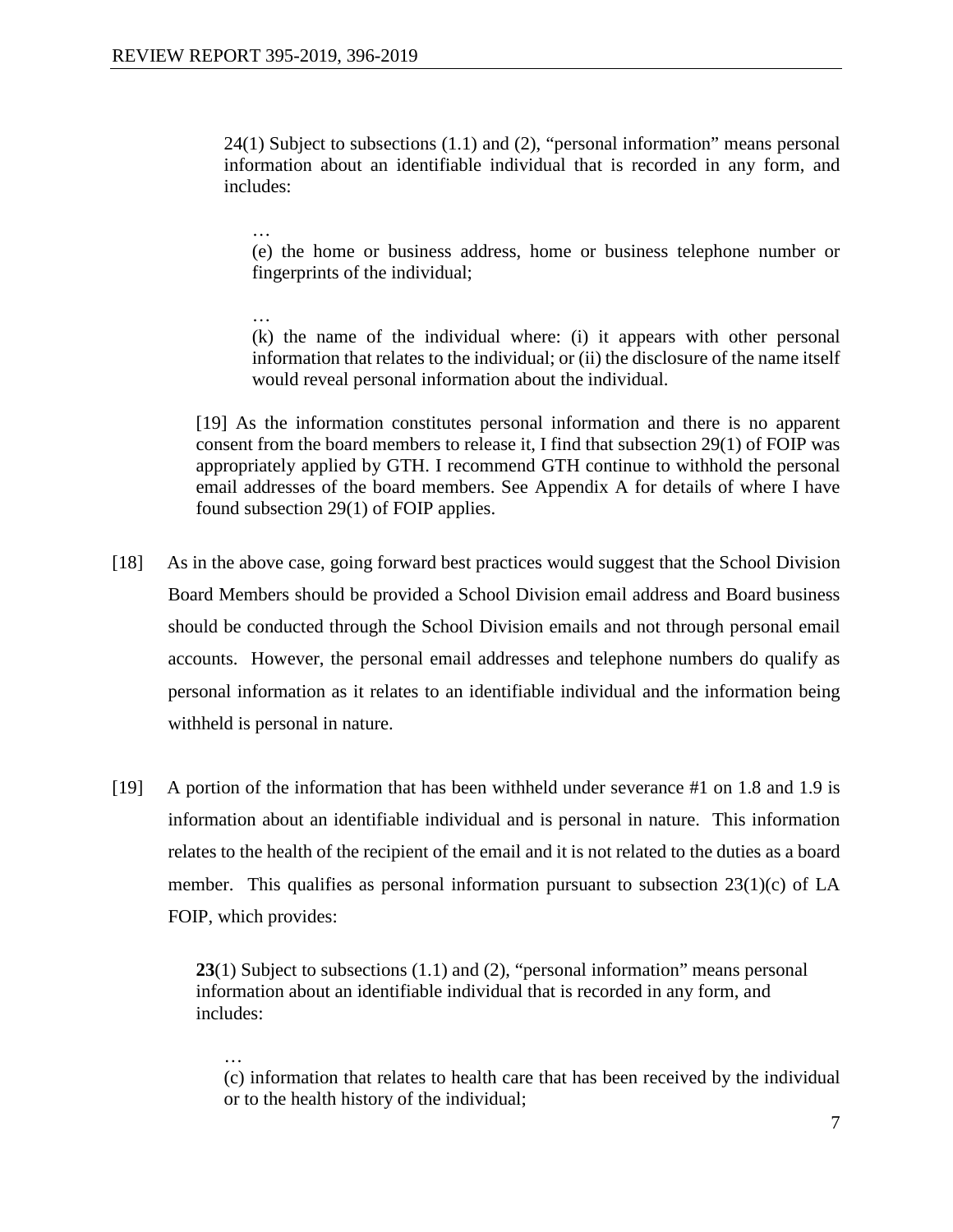[20] Subsection 23(2) of LA FOIP outlines information that is not considered personal information under LA FOIP. Specifically, subsection 23(2)(a) provides:

**23**(2) **"Personal information"** does not include information that discloses:

(a) the classification, salary, discretionary benefits or employment responsibilities of an individual who is or was an officer or employee of a local authority;

- [21] However, as noted above in subsection 23(1)(b) of LA FOIP, personal information does include, "…information that relates to the education or the criminal or employment history of the individual…."
- [22] Severance #2 on pages 1.6 and 1.8 relates to employees with the School Division. However, that information does not relate to the employees' work duties or other information outlined in subsection  $23(2)(a)$  of LA FOIP. This information is about identifiable individuals and is personal in nature as it relates to the specific employees and the transfer of those employees to other schools within the School Division and potential grievances because of the transfers. Therefore, the School Division should continue to withhold this information.
- [23] From a review of what has been severed for severance #1 on pages 1.10 and 1.11, board members are providing views and opinions about two other identifiable individuals. When reviewing the record, my office noted similar opinions being communicated under severance #1 on pages 1.4 and 1.13.
- [24] Subsection 23(1)(h) of LA FOIP provides:

**23**(1) Subject to subsections (1.1) and (2), **"personal information"** means personal information about an identifiable individual that is recorded in any form, and includes:

… (h) the views or opinions of another individual with respect to the individual;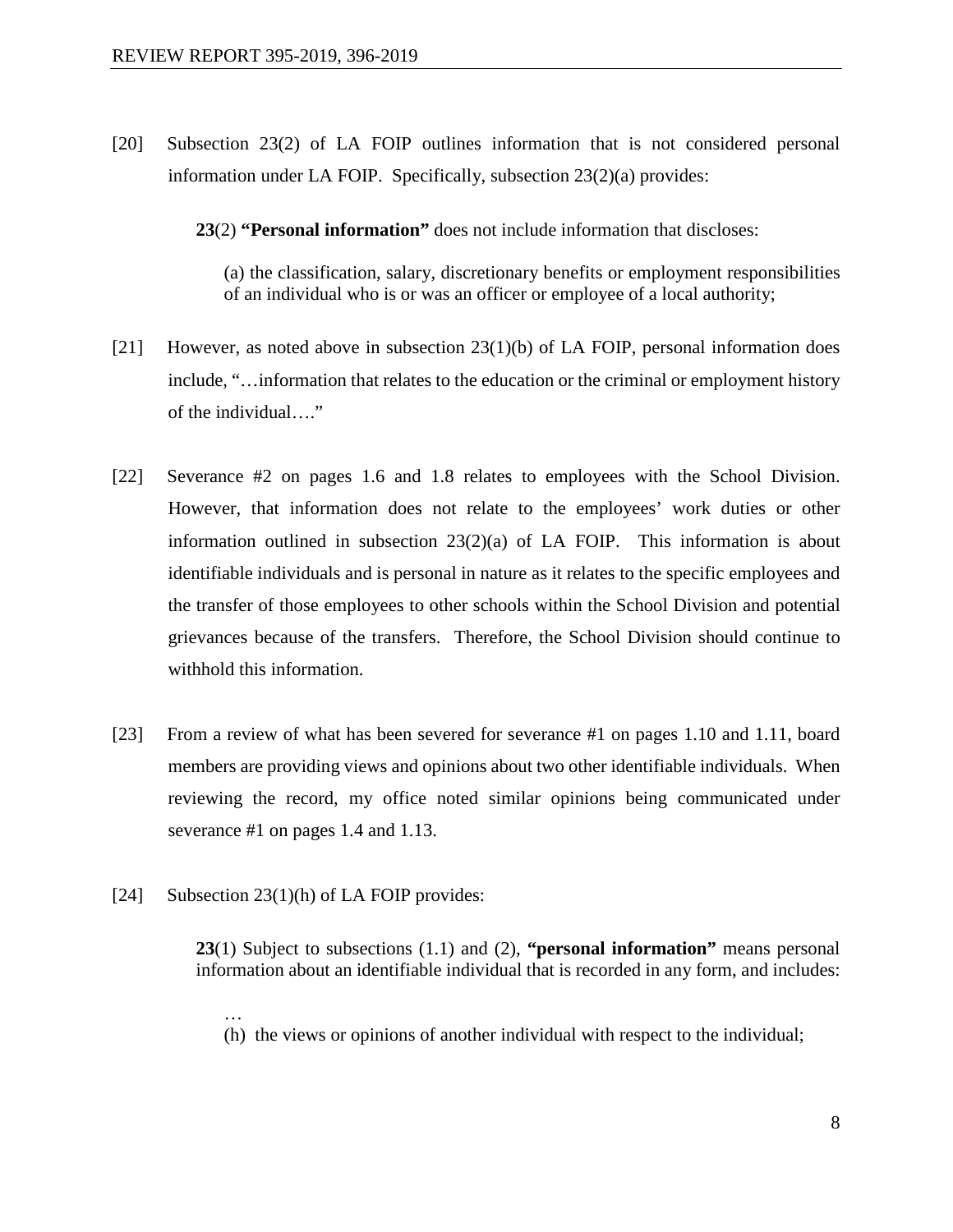- [25] In these severances, the Board members were giving their personal views and opinions about an identifiable individual. Pursuant to subsection  $23(1)(h)$  of LA FOIP, this qualifies as the personal information of the individual whom the Board members were speaking about. Therefore, subsection 28(1) of LA FOIP applies to the information that has been severed under severances #1 on pages 1.4, 1.10, 1.11 and 1.13.
- [26] The School Division has withheld portions of information on page 2.3 (severance #1) and 2.4 (severances #2 and #4) as personal information. If released, severance #1 on page 2.3 would disclose information that is personal as the discussions are about teacher transfers and possible grievances that, if released, would be connected to the employees. Therefore, I recommend that the School Division should continue to withhold this information.
- [27] From a review of the severance #2 on page 1.7 and the first portion of information withheld under severance #1 on page 1.4, the release of this information could also disclose information that is personal in nature as it relates to a specific transfer issue at a specific school that could be connected to the employees involved with the transfer. Therefore, the School Division should continue to withhold this information.
- [28] I find subsection 28(1) of LA FOIP applies to the withheld information on pages 1.1, 1.3, 1.4 (severance #1), 1.6 (severance #1 and # 2), 1.7 (severance #2), 1.8, 1.9, 1.10, 1.11, 1.13, 2.3 and 2.4 (severance #2 and #4).

# **3. Does subsection 16(1)(a), (b) and (e) of LA FOIP apply to the information that the School Division deemed not responsive?**

- [29] The School Division applied subsection  $16(1)(a)$  of LA FOIP to severance #1 on page 1.7.
- [30] Subsections 16(1)(a), (b) and (e) of LA FOIP are discretionary exemptions and provide:

**16**(1) Subject to subsection (2), head may refuse to give access to a record that could reasonably be expected to disclose: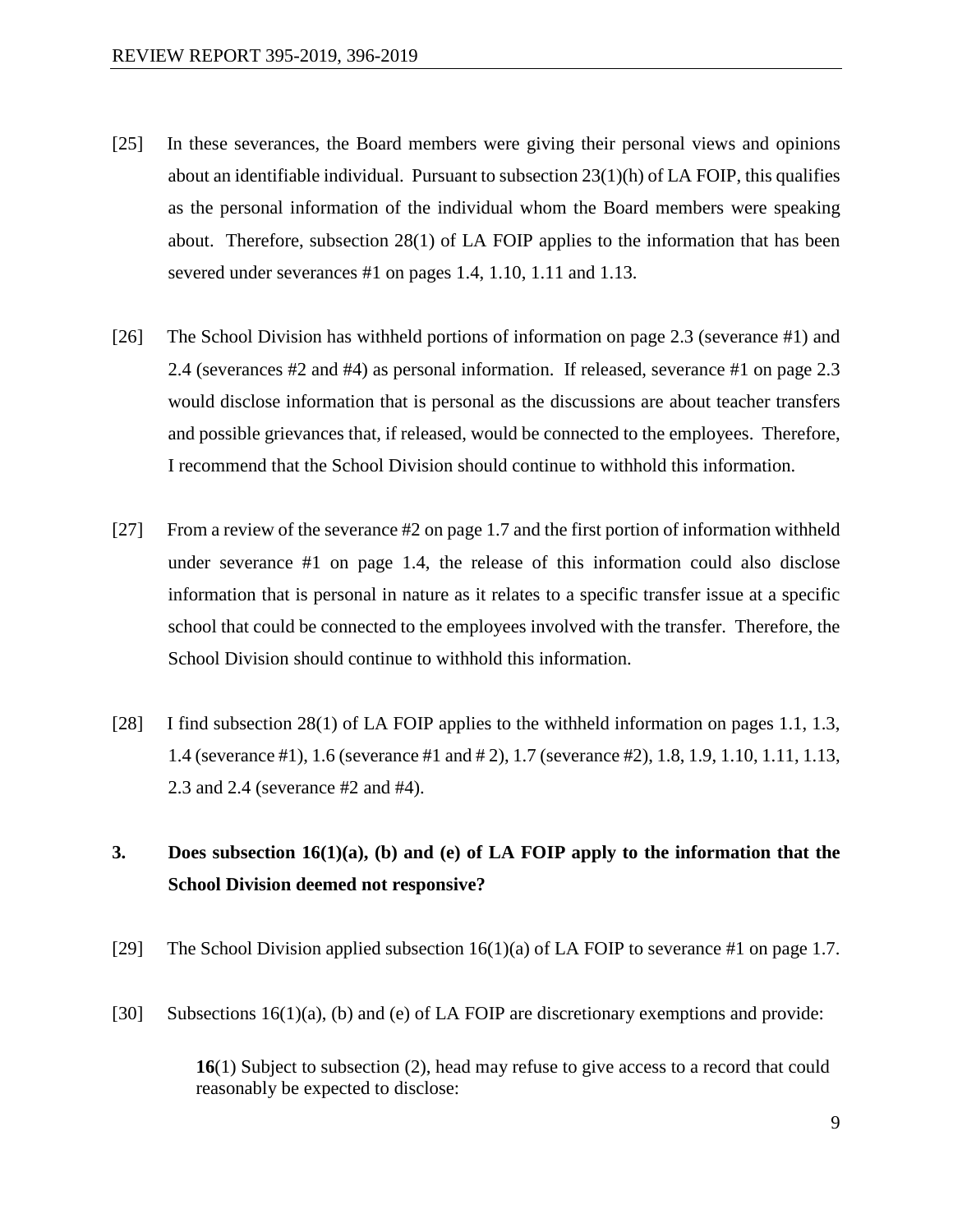(a) advice, proposals, recommendations, analyses or policy options developed by or for the local authority;

(b) consultations or deliberations involving officers or employees of the local authority;

… (e) information, including the proposed plans, policies or projects of the local authority, the disclosure of which could reasonably be expected to result in disclosure of a pending policy or budgetary decision.

- [31] I will first consider subsection 16(1)(a) of LA FOIP. My office's *Guide to LA FOIP, Chapter 4: Exemptions to the Right of Access*, updated April 29, 2021 (Guide to LA FOIP) speaks to this provision starting at page 105. This provision permits refusal of access in situations where release of a record could reasonably be expected to disclose advice, proposals, recommendations, analyses or policy options developed by or for a local authority. The following two-part test can be applied:
	- 1. Does the information qualify as advice, proposals, recommendations, analyses or policy options?
	- 2. Was the advice, proposals, recommendations, analyses and/or policy options developed by or for a local authority?
- [32] In its submission, the School Division asserted that a portion of the records relates to communications between various parties. It did not outline if the communications qualified as advice, proposals, recommendations, analyses or policy options.
- [33] A local authority must meet its burden of proof pursuant to subsection 51 of LA FOIP, which provides:

**51** In any proceeding pursuant to this Act, the burden of establishing that access to the record applied for may or must be refused or granted is on the head concerned.

[34] My office's *Guide to LA FOIP, Chapter 2: Administration of LA FOIP*, updated August 7, 2020, speaks to the burden of proof requirements of a local authority starting at page 38. The burden is not on an applicant to establish that an exemption does not apply. When it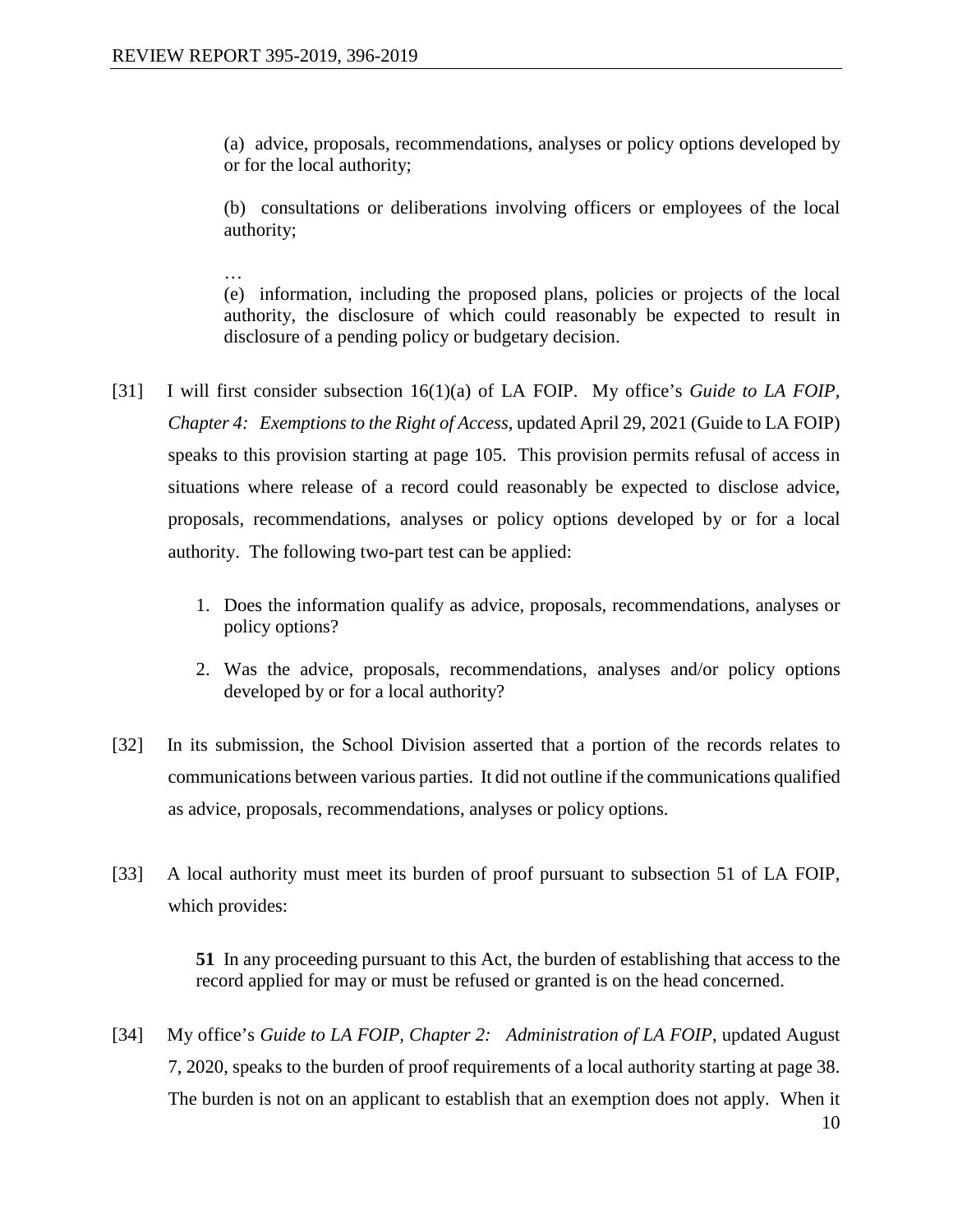is said that a party has the "burden of proof", what is meant is that one party has a duty in law first to bring forward evidence that a particular fact or situation exists, and then to persuade my office that the evidence meets the necessary standard of proof.

- [35] The local authority has not met its burden of proof as it has provided my office with very limited arguments that are not persuasive.
- [36] In addition, the School Division also argues that this information has been redacted as it is not relevant to the access to information request. That reasoning is not supportive of an exemption applying to the information. Where information is not responsive to an access to information request, I will recommend release of the not responsive information unless an exemption applies. The School Division has also raised subsections  $16(1)(b)$  and (e) of LA FOIP to the information found in severance #1 on page 1.7.
- [37] I find subsections 16(1)(a), (b) and (e) of LA FOIP do not apply to the information found under severance #1 on page 1.7. I recommend the School Division release the information found in severance #1 on page 1.7.

# **4. Does subsection 16(1)(b) of LA FOIP apply to the record?**

- [38] The School Division applied subsection 16(1)(b) of LA FOIP to severance #1 on page 1.14.
- [39] Subsection 16(1)(b) of LA FOIP is a discretionary exemption and provides:

**16**(1) Subject to subsection (2), head may refuse to give access to a record that could reasonably be expected to disclose:

… (b) consultations or deliberations involving officers or employees of a local authority.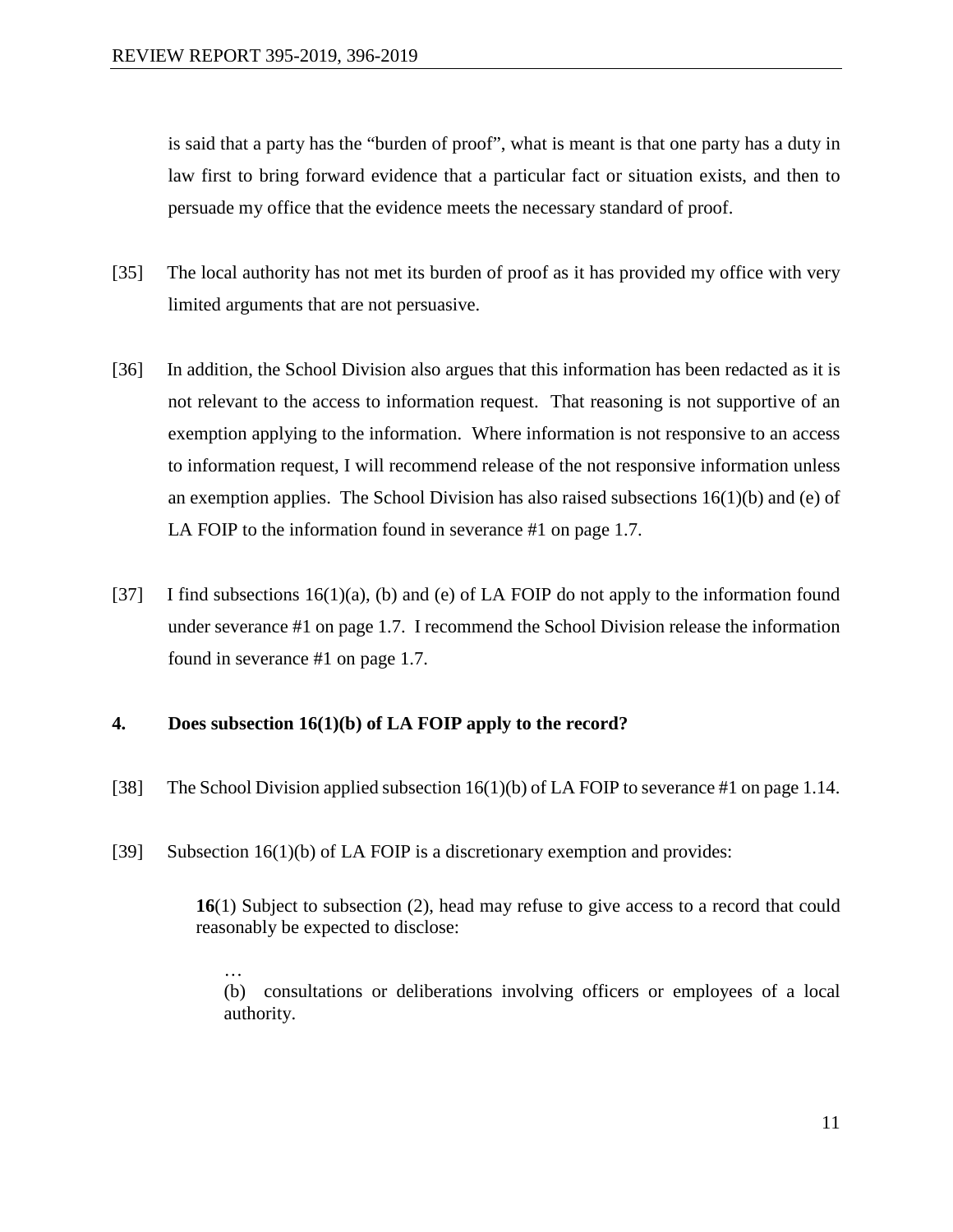- [40] The Guide to LA FOIP speaks to this provision starting at page 112. It permits refusal of access in situations where release of a record could reasonably be expected to disclose consultation or deliberations involving officers or employees of a local authority.
- [41] The provision is intended to allow persons having the responsibility to make decisions to freely discuss the issues before them in order to arrive at well-reasoned decisions. The intent is to allow such persons to address an issue without fear of being wrong, looking bad, or appearing foolish if their frank deliberations were made public. For subsection 16(1)(b) of LA FOIP, the following two-part test can be applied:
	- 1. Does the record contain consultations or deliberations?
	- 2. Do the consultations or deliberations involve officers or employees of the local authority?
- [42] I will now consider each part of the test.

#### *1. Does the record contain consultations or deliberations?*

- [43] The Guide to LA FOIP starting at page 113 describes the requirements to meet this part of the test.
- [44] *Consultation* means:
	- the action of consulting or taking counsel together (deliberation, conference)
	- a conference in which the parties consult and deliberate.
- [45] A consultation can occur when the views of one or more officers or employees of the local authority are sought as to the appropriateness of a particular proposal or suggested action. It can include consultations about prospective future actions and outcomes in response to a developing situation. It can also include past courses of action. For example, where an employer is considering what to do with an employee in the future, what has been done in the past can be summarized and would qualify as part of the consultation or deliberation.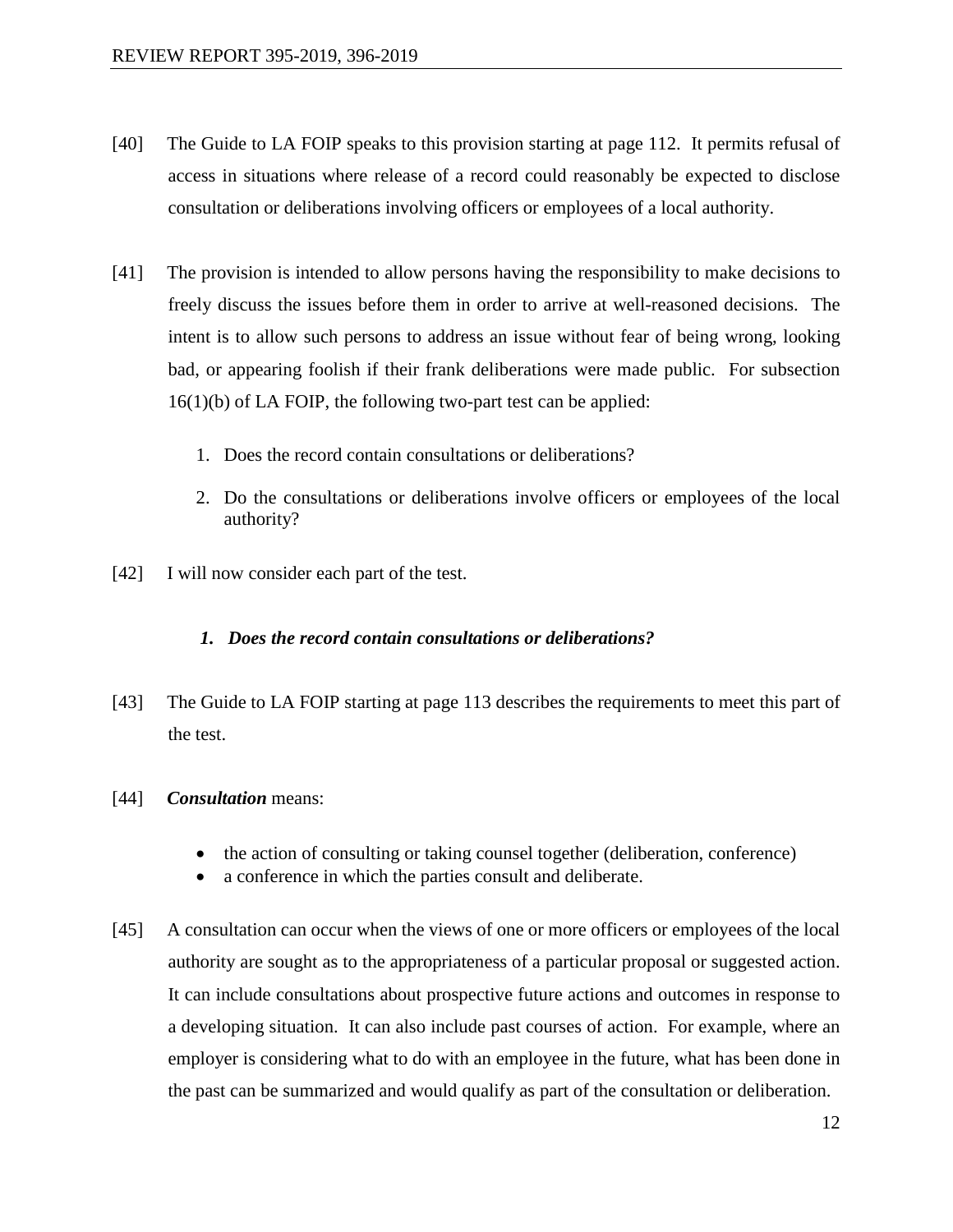- [46] *Deliberation* means:
	- the action of deliberating (to deliberate: to weigh in mind; to consider carefully with a view to a decision to think over); careful consideration with a view to a decision;
	- the consideration and discussions of the reasons for and against a measure by a number of councillors.
- [47] In its submission, the School Division asserts that these deliberations are of officers of the Board of the School Division related to the substance of intergovernmental deliberations. From a review of the information, I agree that it would constitute post meeting deliberations including possible next steps. Therefore, the first part of the test has been met.

# *2. Do the consultations or deliberations involve officers or employees of the local authority?*

[48] Page 114 of the Guide to LA FOIP states *involving* means including. Additionally, there is nothing in this exemption that limits the exemption to participation only of officers or employees of the local authority. Subsection  $2(f)(viii)$  of LA FOIP provides the definition of "local authority" relevant to this review:

**2** In this Act:

… (f) **"local authority"** means:

> … (viii) any board of education or conseil scolaire within the meaning of *The Education Act;*

- [49] Section 2 of *The Education Act, 1995* defines "board of education" as follows:
	- **2** In this Act:

... **"board of education"** means the board of education of a school division that is elected pursuant to *The Local Government Election Act, 2015;*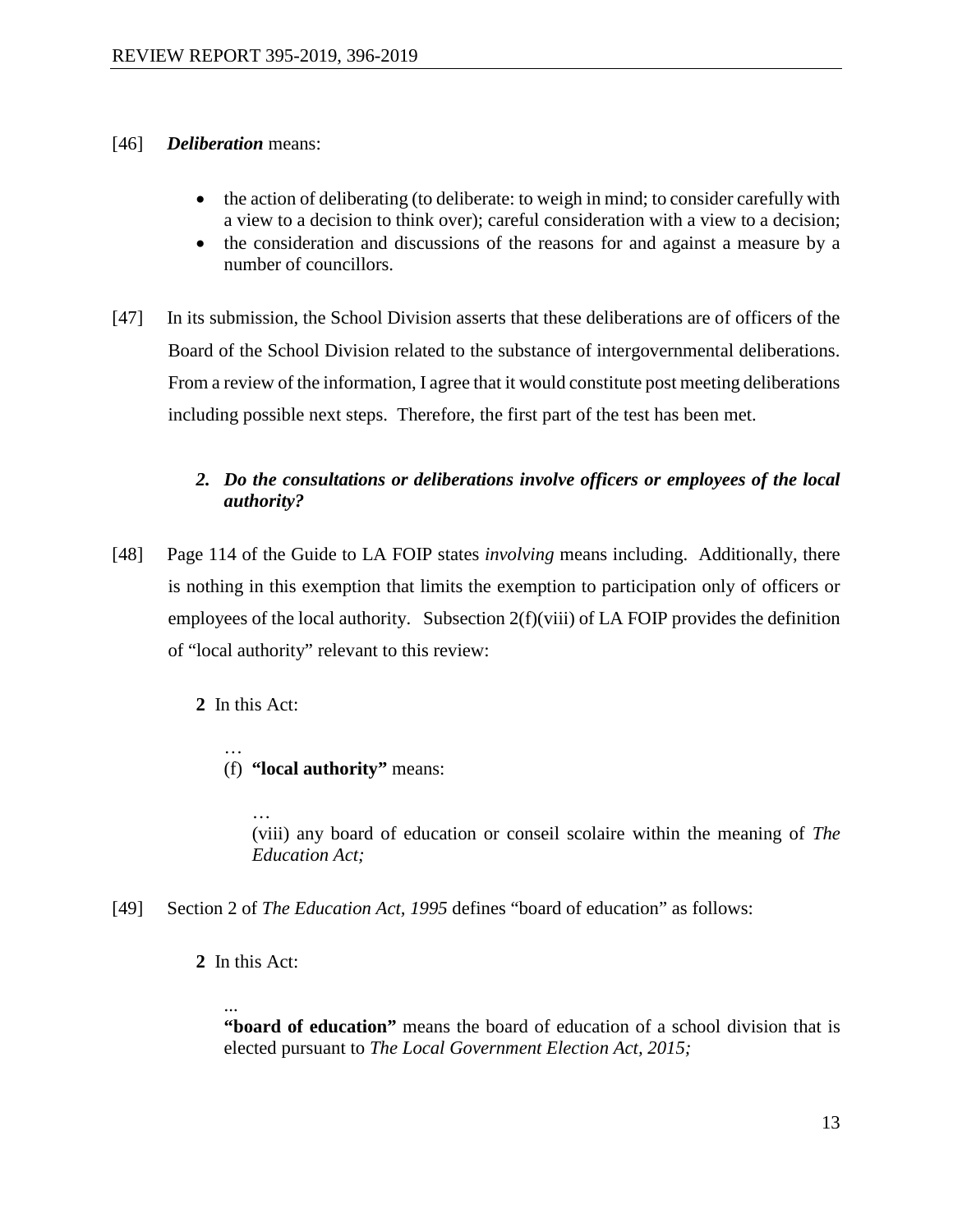- [50] The deliberation is between elected officials of the School Division's Board. Therefore, the second part of the test has been met.
- [51] I find subsection 16(1)(b) of LA FOIP applies to severance #1 on page 1.14. I recommend the School Division continue to withhold the information that was severed on page 1.14.

# **5. Does subsection 15(1)(b)(i) of LA FOIP apply to the record?**

[52] The School Division applied subsection  $15(1)(b)(i)$  to severances #1 and #3 on page 2.4. Subsection 15(1)(b)(i) of LA FOIP provides:

**15**(1) A head may refuse to give access to a record that:

… (b) discloses agendas or the substance of deliberations of meetings of a local authority if:

- (i) an Act authorizes holding the meetings in the absence of the public;
- [53] My office provided the School Division with a copy of the three part test in the January 14, 2020 notification email:
	- 1. Has a meeting of council, board, commission or other body or a committee of one of them taken place?
	- 2. Does a statute authorize the holding of the meeting in the absence of the public?
	- 3. Would disclosure of the record reveal the agenda or substance of the deliberation of the meeting?
- [54] I will now consider each part of the test.
	- *1. Has a meeting of council, board, commission or other body or a committee of one of them taken place?*
	- *2. Does a statute authorize the holding of the meeting in the absence of the public?*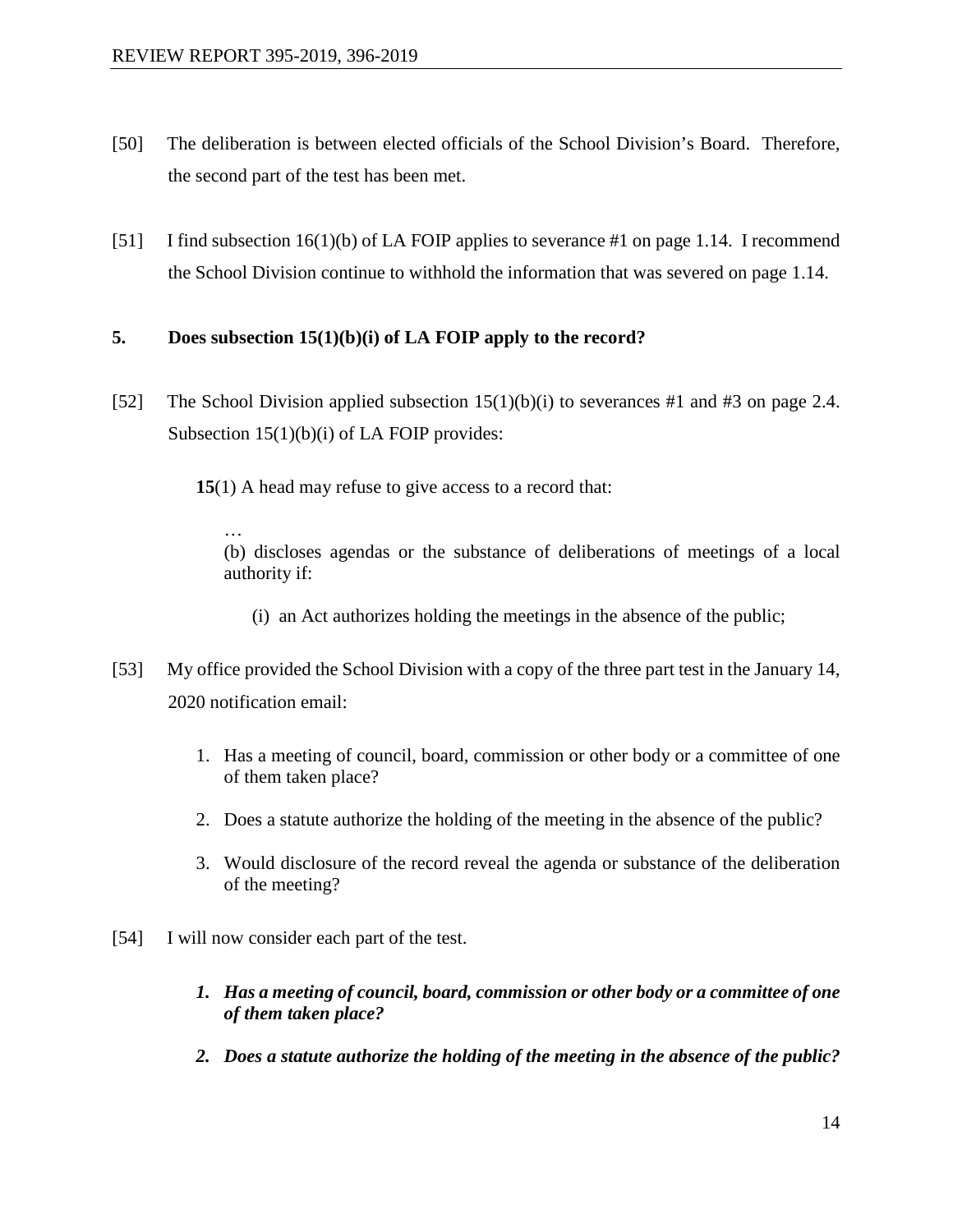- [55] When considering these two parts of the test, the question to ask is whether the purpose of the meeting was to deal with specific subject matter described in the statute authorizing the holding of a closed meeting.
- [56] As outlined in the School Division's submission, subsection 80(2) of *The Education Act, 1995* (Education Act) authorizes Board Trustee deliberations in "closed sessions." Subsection 80(2) of the Education Act provides:

**80**(2) Notwithstanding subsection (1) but subject to subsection (3), a board of education or conseil scolaire may determine, by resolution, that any matter should be dealt with in closed session and, on the making of that resolution, the board of education or the conseil scolaire may deal with that matter in closed session.

- [57] From a review of the record, a meeting of the School Division's Board occurred Monday, September 9, 2019 and the record does show that a portion of the meeting was held in closed session. From a review of the Board meeting minutes from September 9, 2019, there was an approved motion to move into closed session, which is required by subsection 80(1) of the Education Act.
- [58] Therefore, the first two parts of the test have been met. I will now consider the third part of the test.

# *3. Would disclosure of the record reveal the agenda or substance of the deliberation of the meeting?*

- [59] As noted earlier, a *deliberation* is a discussion or consideration of the reasons for and against an action. It refers to discussions conducted with a view towards making a decision.
- [60] *Substance* generally means more than just the subject or basis of the meeting. Rather, it is the essential or material part of the deliberations themselves. Records that would permit the drawing of accurate inferences with respect to the substance of the deliberations of the meeting could also qualify.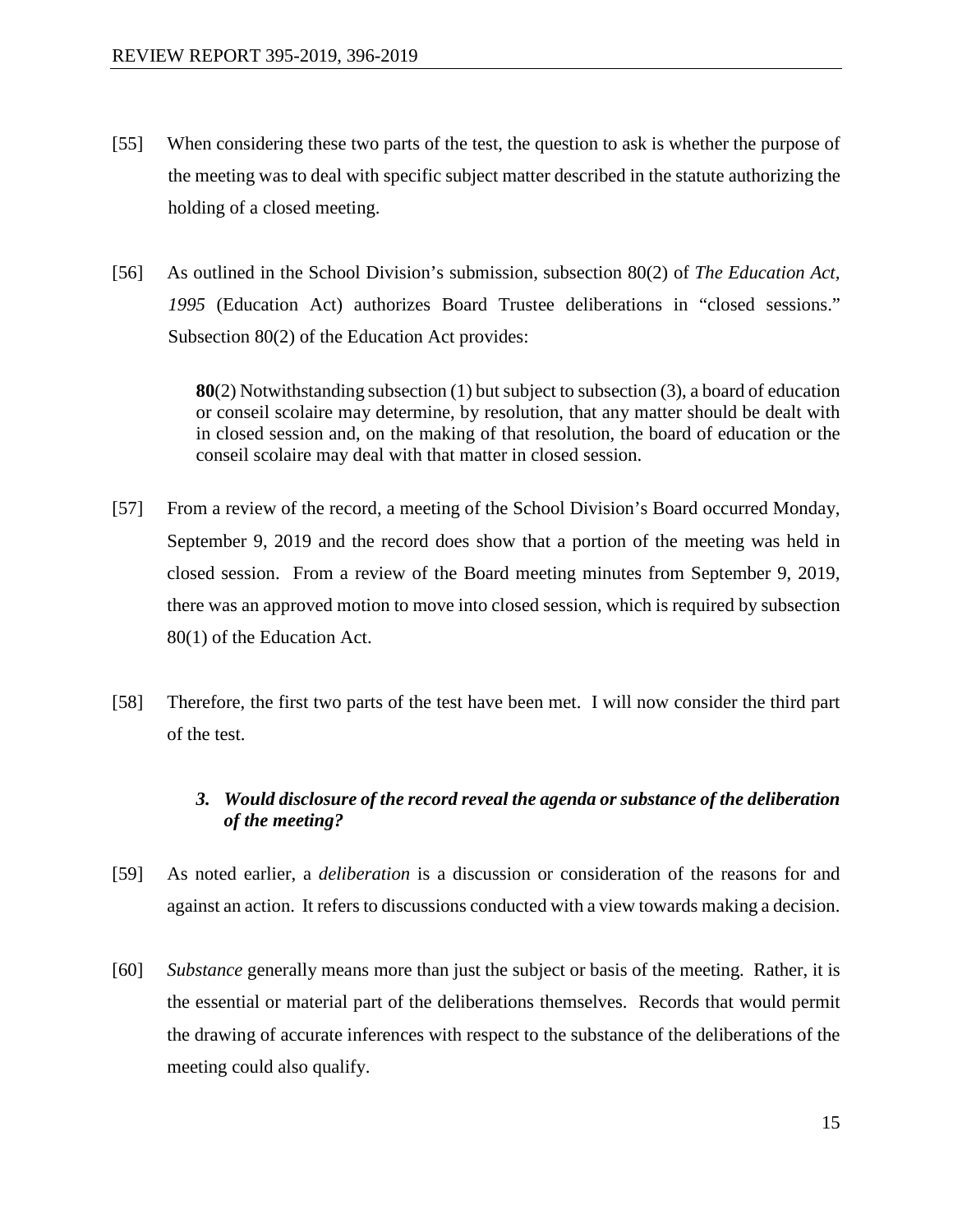- [61] A local authority seeking to rely on this exemption must establish that the local authority's meeting in question was a properly constituted *in camera* meeting. Further, it must provide information concerning when the *in camera* meeting was held and details of the subject matter or substance of the deliberations of the meeting.
- [62] The content of *in camera* minutes (i.e. what matters were discussed), views council members expressed about those matters and how they voted, would generally be caught by the exemption.
- [63] The names of attendees, the dates and times of the meeting, the date the minutes were adopted and signed and who certified the minutes as correct would generally not reveal the substance of deliberations.
- [64] From a review of the record, if released it would release the agenda of what was discussed at the *in camera* portion of the meeting. Therefore, the third part of the test has been met.
- [65] I find subsection  $15(1)(b)(i)$  of LA FOIP applies to severances #1 and #3 on page 2.4. As I have found subsection 28(1) of LA FOIP applies to severances #2 and #4 on this page, I recommend the School Division continue to withhold the severed information on page 2.4.

## **6. Does subsection 21(a) of LA FOIP apply to the record?**

- [66] The School Division has applied subsection 21(a) of LA FOIP to severance #2 on page 1.4 and severance #3 on page 1.6, claiming solicitor-client privilege. I appreciate that the School Division provided my office with a copy of the record where they claimed solicitorclient privilege.
- [67] The exemption for solicitor-client privilege can be found under subsection 21(a) of LA FOIP, which provides:
	- **21** A head may refuse to give access to a record that: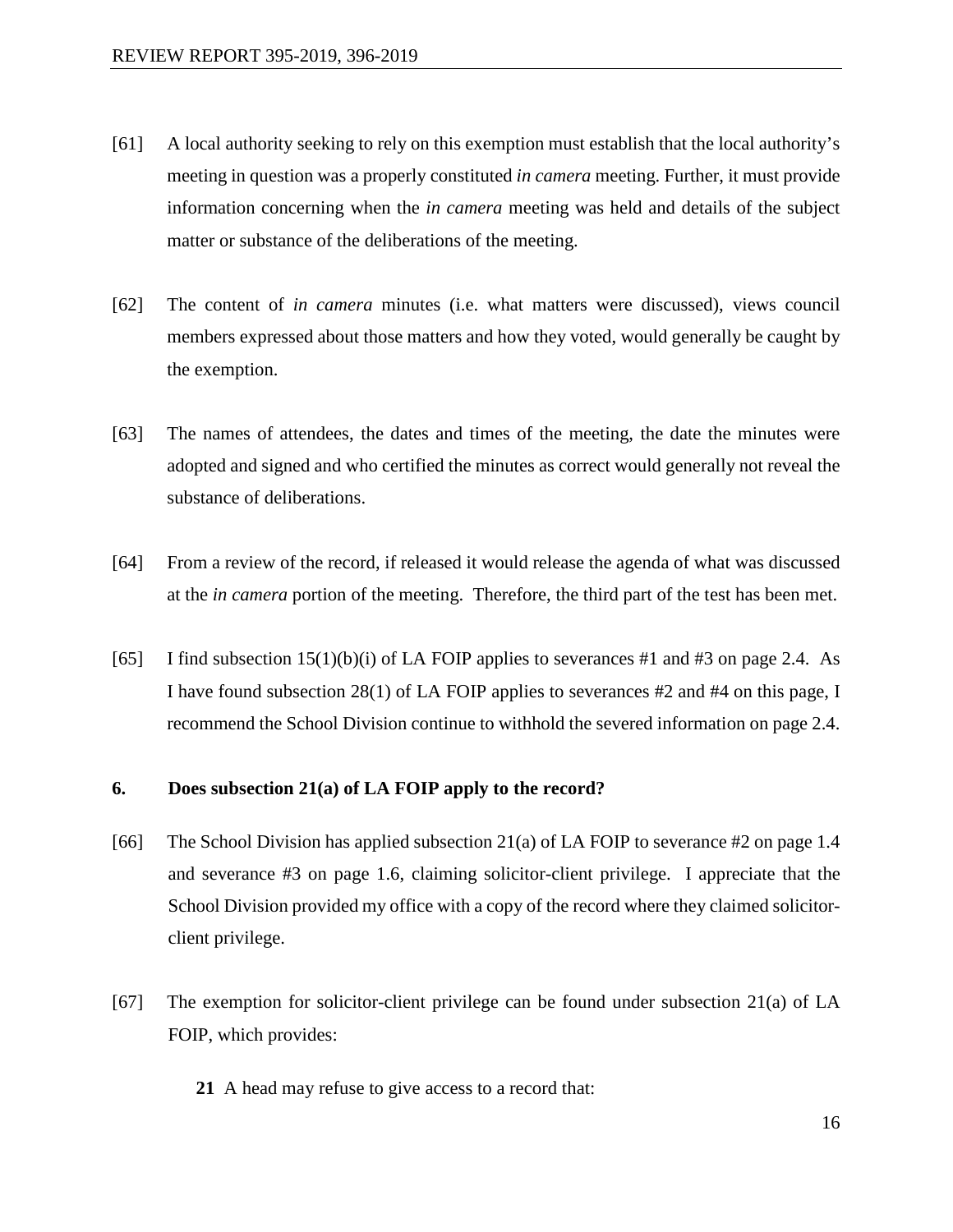(a) contains any information that is subject to any privilege that is available at law, including solicitor-client privilege;

- [68] The Guide to LA FOIP speaks to this provision starting at page 219. The purpose of solicitor-client privilege is to assure clients of confidentiality and enable them to speak honestly and candidly with their legal representatives. My office has established the following test for subsection 21(a) of LA FOIP:
	- 1. Is the record a communication between solicitor and client?
	- 2. Does the communication entail the seeking or giving of legal advice?
	- 3. Did the parties intend for the communication to be treated confidentially?
- [69] I will now consider each part of the test.

# *1. Is the record a communication between solicitor and client?*

- [70] The Guide to LA FOIP starting on page 221, discusses this part of the test. In *Descôteaux et al. v. Mierzwinski*, [1982] 1 SCR 860, 1982 CanLII 22 (SCC), Justice Lamer outlined a very liberal approach to the scope of the privilege by extending it to include all communications made, "within the framework of the solicitor-client relationship." The protection is very strong, as long as the person claiming the privilege is within the framework.
- [71] A *communication* is the process of bringing an idea to another's perception; the message or ideas so expressed or exchanged; the interchange of messages or ideas by speech, writing, gestures or conduct. Communication can be written or verbal.
- [72] *Client* means a person who:
	- Consults a lawyer and on whose behalf the lawyer renders or agrees to render legal services; or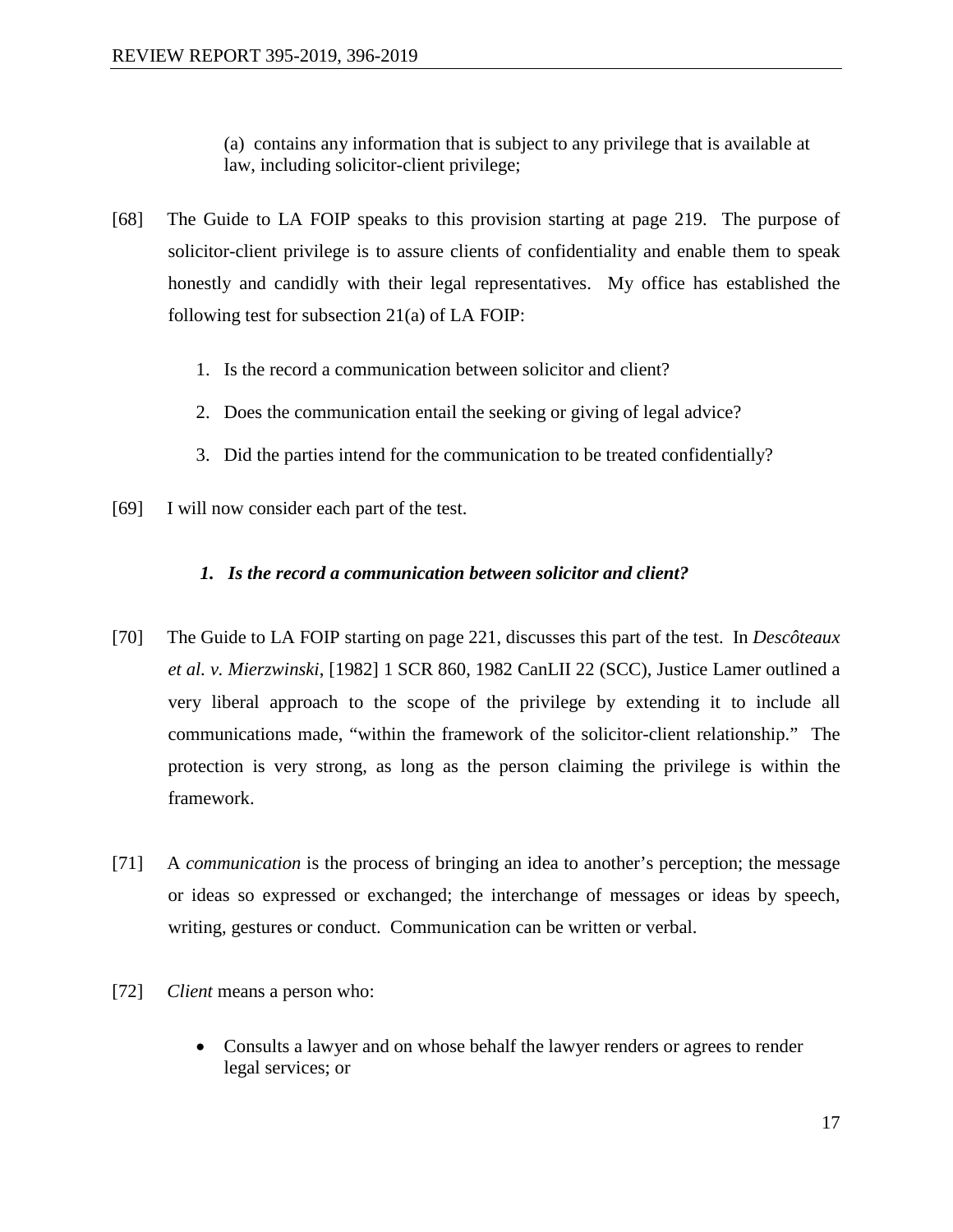- Having consulted the lawyer, reasonably concludes that the lawyer has agreed to render legal services on their behalf.
- [73] A client also includes a client of the law firm of which the lawyer is a partner or associate, whether or not the lawyer handles the client's work.
- [74] However, some of the communications are not between a solicitor and client. If the communications are part of the continuum of legal advice they could still be captured by the provision. I previously commented how the continuum of legal advice would be captured under solicitor-client privilege in Review Report 004-2017, 153-2015 – Part II (University of Saskatchewan):

[18] As noted, the first test for subsection  $21(a)$  of LA FOIP requires that a communication be between a solicitor and a client. However, past decisions of Commissioners from across the country have considered records in the "continuum" of giving legal advice.

[19] A resource from Alberta's Office of the Information and Privacy Commissioner (Alberta OIPC) entitled The Basics of Solicitor-client Privilege provides the following:

Documents that are not actually passed between the solicitor and client may be part of the continuum of legal advice, or reveal information subject to solicitor‐ client privilege.

More examples of records found to be part of the continuum of legal advice:

- a discussion between two public officials about how to frame the question that is to be asked of the lawyer (Order F2007‐008 at para. 12)
- written communications between officials or employees of a public body, in which they quote or discuss the legal advice given by the public body's solicitor (Order 99‐013 at paras. 62‐63; Order 2001‐025 at para. 67)
- communications discussing the application of legal advice given by a solicitor (Order 96‐020 at para. 133)
- an employee's notes regarding a solicitor's legal advice, and comments on that advice (Order 99‐027 at para. 95)
- notes "to file" in which legal advice is quoted or discussed (Order F2005– 008 at para. 42)
- solicitors' briefing notes and working papers that are directly related to the seeking or giving of legal advice (96‐017 at para. 30)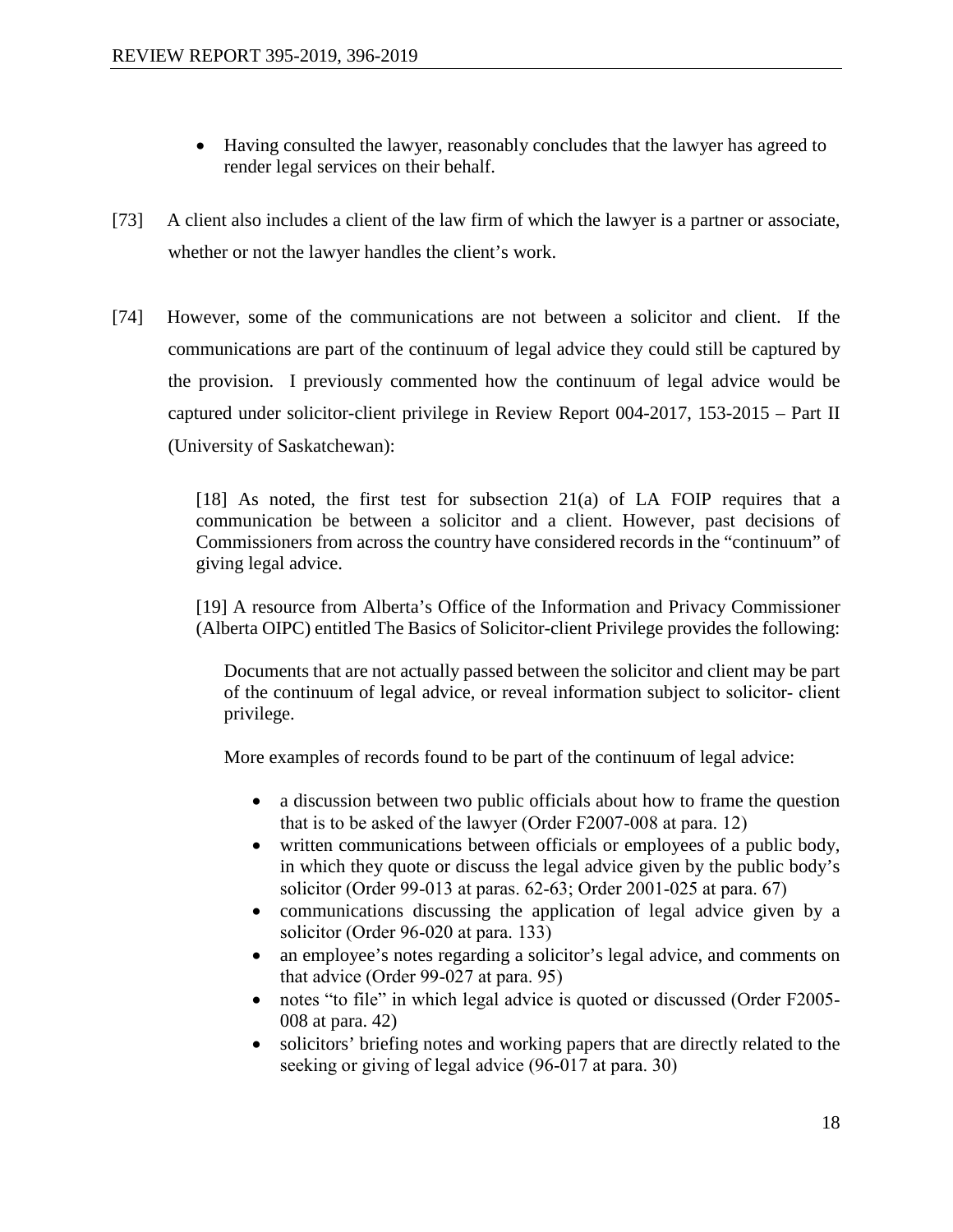- [75] From a review of the record, I can confirm that the communications that have been withheld under severance #2 on page 1.4 and severance #3 on page 1.6 are part of the continuum of legal advice for the solicitor-client privilege.
- [76] I will now consider the second part of the test.

#### *2. Does the communication entail the seeking or giving of legal advice?*

- [77] The Guide to LA FOIP speaks to the second part of the test starting at page 224. The scope of solicitor-client privilege is broad. It applies to all communications made with a view of obtaining legal advice. If a communication falls somewhere within the continuum of that necessary exchange of information, the object of which is the giving or receiving of legal advice, it is protected by solicitor-client privilege.
- [78] *Legal advice* means a legal opinion about a legal issue, and a recommended course of action, based on legal considerations, regarding a matter with legal implications. The second part of the test is satisfied where the person seeking advice has a reasonable concern that a particular decision or course of action may have legal implications, and turns to their legal advisor to determine what those legal implications might be.
- [79] The privilege applies not only to the records that actually give the legal advice but also to those that seek it and that provide factual information relative to which the advice is sought. Background information can be included as part of the definition of legal advice because it forms part of the continuum of communication between a solicitor and his or her client. Statements of fact are not themselves privileged. It is the communication of those facts between a client and a lawyer that is privileged. The privilege applies to records that quote or discuss the legal advice.
- [80] Not all communications between a lawyer and his or her client are privileged. For example, provision of purely business advice by in-house counsel or purely social interactions between counsel and their clients will not constitute privileged communications.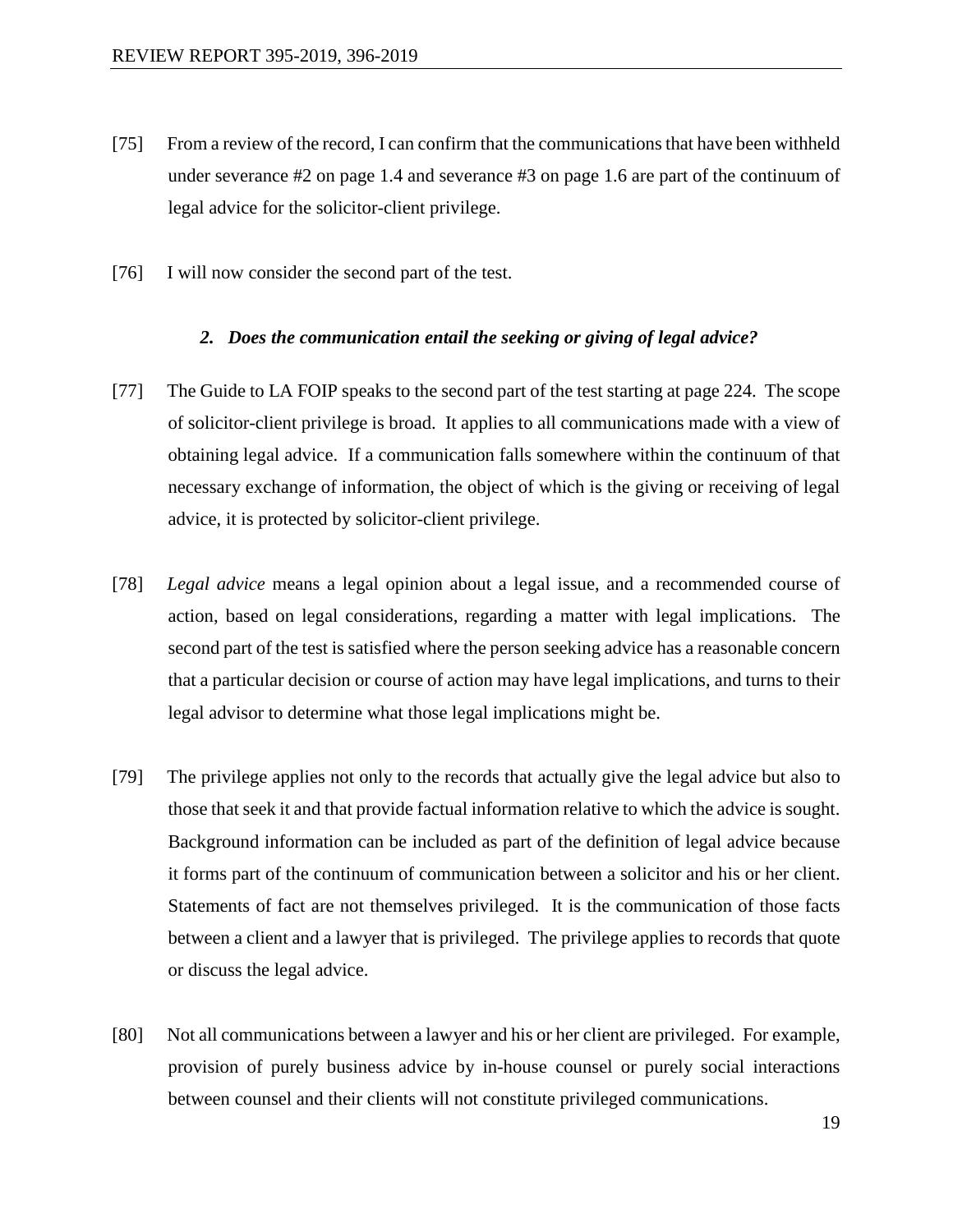- [81] From a review of the withheld information, I am satisfied that the communications qualify as the seeking or giving of legal advice as they appear to be part of the continuum of the legal advice.
- [82] I will now consider the third part of the test for the withheld information.

#### *3. Did the parties intend for the communication to be treated confidentially?*

- [83] The Guide to LA FOIP discusses the third part of the test starting on page 225. For the parties to intend that the communication be treated confidentially, there must be an expectation on the part of the local authority that the communication will be confidential. Conduct which is inconsistent with an expectation of confidentiality can constitute a waiver of privilege. Without confidentiality there can be no privilege and when confidentiality ends, so too should the privilege.
- [84] From the School Division's submission, and other information that my office found in the record, the information found in severance #2 of page 1.4 and severance #3 on page 1.6 were intended to be kept confidential. Therefore, I am satisfied that the third part of the test has been met.
- [85] I find subsection 21(a) of LA FOIP applies to severance #2 on page 1.4 and severance #3 on page 1.6. Therefore, I recommend the School Division continue to withhold severance #2 of page 1.4 and severance #3 on page 1.6.

#### **IV FINDINGS**

[86] I find subsection 28(1) of LA FOIP applies to the withheld information on pages 1.1, 1.3, 1.4 (severance #1), 1.6 (severance #1 and # 2), 1.7 (severance #2), 1.8, 1.9, 1.10, 1.11, 1.13, 2.3 and 2.4 (severance #2 and #4).